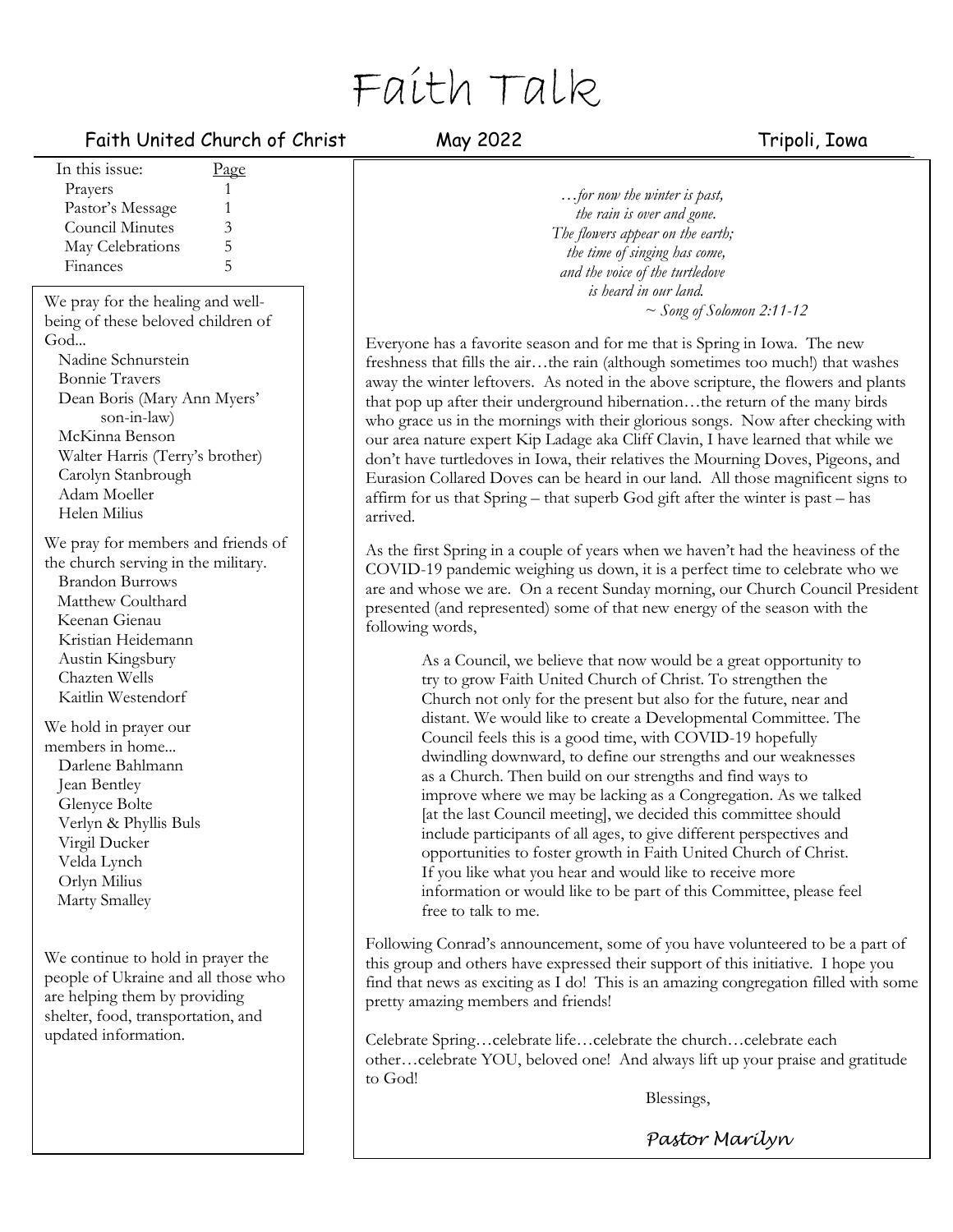### *Rejoice in hope, be patient in suffering, persevere in prayer. ~Romans 12:12*

Each Faith Talk newsletter and Sunday morning Faith Chat includes a list of people we invite you to include in your prayers. Additionally, each Sunday morning worship we name people and situations in our personal lives, our community, our nation, and the world for whom we pray. In our sanctuary you will also see Prayer Shawls over the backs of pews. These shawls were created by our very own Thursday afternoon Drop-A-Stitch group. The prayer shawls not only can provide warmth on chilly mornings and cuddly comfort during worship, but they are also placed there for you to take and gift to anyone you know who would feel the blessing of receiving a shawl. In the Narthex, we also have a prayer board where prayer cards can be posted for all to read and include in their prayers.

At Faith UCC, we also have a prayer chain comprised of members who have committed some of their personal prayer time to praying for others. If you know of a situation where additional prayers are needed, please contact the church office, Pastor Marilyn, or Pat Warner and the Faith UCC confidential prayer chain will be activated.



We would like to thank the members of Faith UCC for the thoughts, prayers and donation to SNAP upon the death of our dear father, Jack Rich. Jack's passing will leave an emptiness in our hearts and your thoughts and prayers are appreciated. Thank you.

John and Barb Rich & family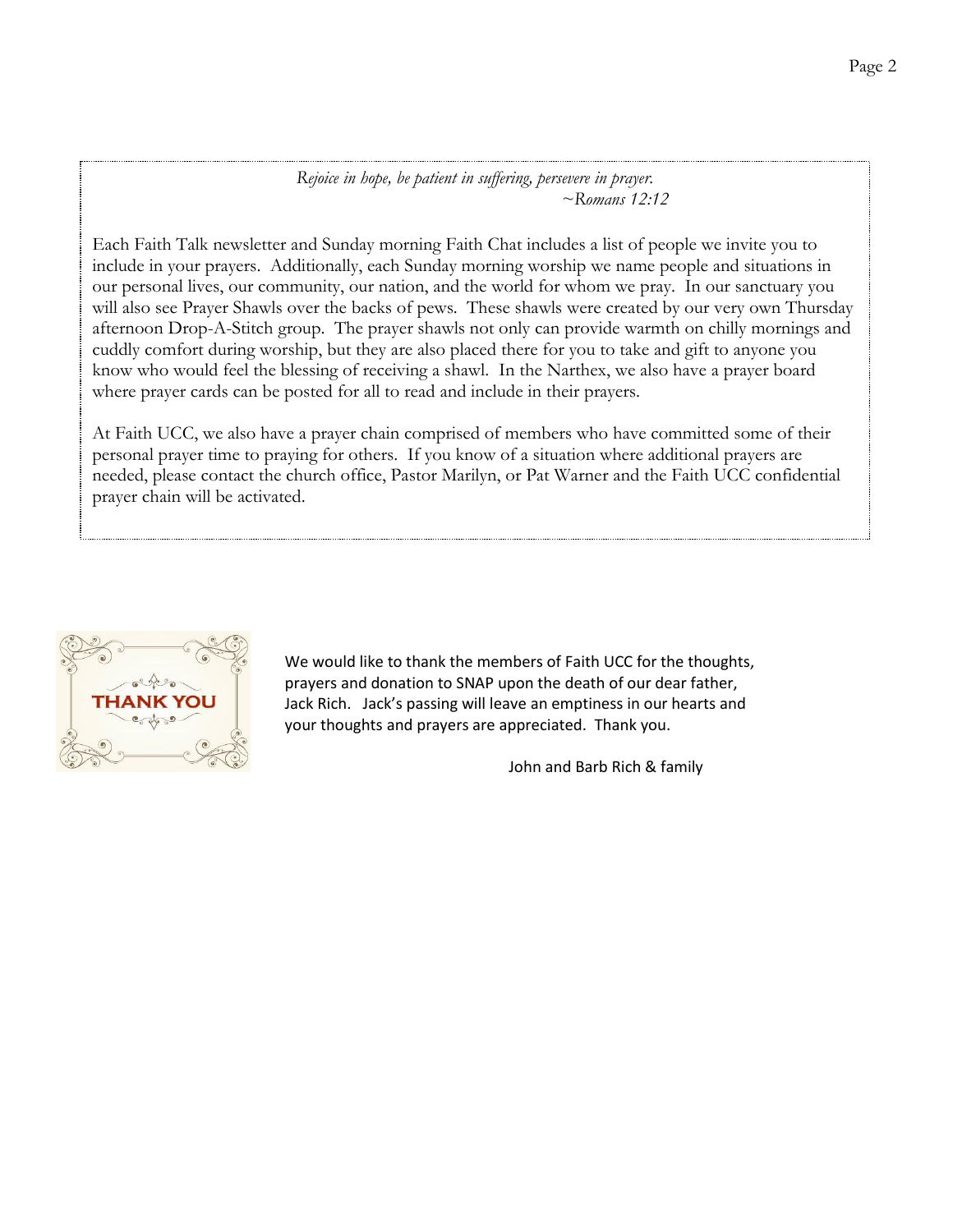# Faith United Church of Christ Council Meeting Minutes April 4, 2022

Members in Attendance: Lisa Chapin, Kathy Westendorf, Vicki Oleson, Kara Marsh, Conrad Marsh, Eli Bahrenfuse, Keith Stahlhut, Jerry Lahmann, Bonnie Travers and Brenda Shinstine.

Also in Attendance via Zoom: Beth Goudschaal

. Also in Attendance: Pastor Marilyn and Barb Hill.

Opening Prayer: Pastor Marilyn

. The meeting was called to order by Conrad Marsh.

Approval of the February minutes: Motion by Brenda Shinstine to approve the minutes as stated, seconded by Kara Marsh, motion carried.

Treasurer Report: Barb Hill noted that the first quarter expenses were paid. Motion by Vicki Oleson to approve the report as stated, seconded by Bonnie Travers, motion carried.

Trustee Report: Looking into getting bids to removal and clean up of three ash trees. There is money in the Improvement Fund to help pay for this expense.

Elder Report: The Sunday School children will help with the service on Sunday, April 17. There was discussion on reinstating inactive committees, long-range planning, and All-Committee night. Bonnie Travers expressed having some interest in doing something with young adults within the congregation as well as the community. She felt this should be a paid position considering the amount of time spent in planning and preparing.

# Liaison Report: None

Pastor's Report: The ladies who knit at Faith Church are knitting lap size prayer shawls like the Ukraine flag. These will be dedicated when completed. On Palm Sunday some of the choir from the variety show will be at Faith to sing the gospel "Praise His Holy Name!". There will be a 6:30 am Sunrise Service on Easter with a light breakfast following the service. There will be a 10 am service on Easter with the Sunday School serving Fellowship time. Discussion on looking at the connector area in terms of updating signage and making sure the area is welcoming. The live-stream will now be on the Faith UCC Facebook page as well as the Faith UCC YouTube. Pastor also shared with the Council a letter from the officers of the UCC regarding a giving opportunity within the denomination, "Securing the Future." After identifying clergy indebtedness as a critical problem for the whole church to address, the UCC Pensions Boards (with initial assistance from the Lilly Endowment) The Pension Boards and the National Setting of the United Church of Christ have launched a capital campaign to raise \$3 million over the next two years to expand a program to help financially struggling ministers reduce their debts and plan for a secure retirement. They are encouraging congregations to consider their support with a gift pledge made annually for the next three years. Further discussion and scheduling will be considered at a future Council meeting.

# Old Business: None

New Business: TJ Flaig will be with DECA later in the month. Need some council members to make sure the trash is taken care of.

(continued on next page)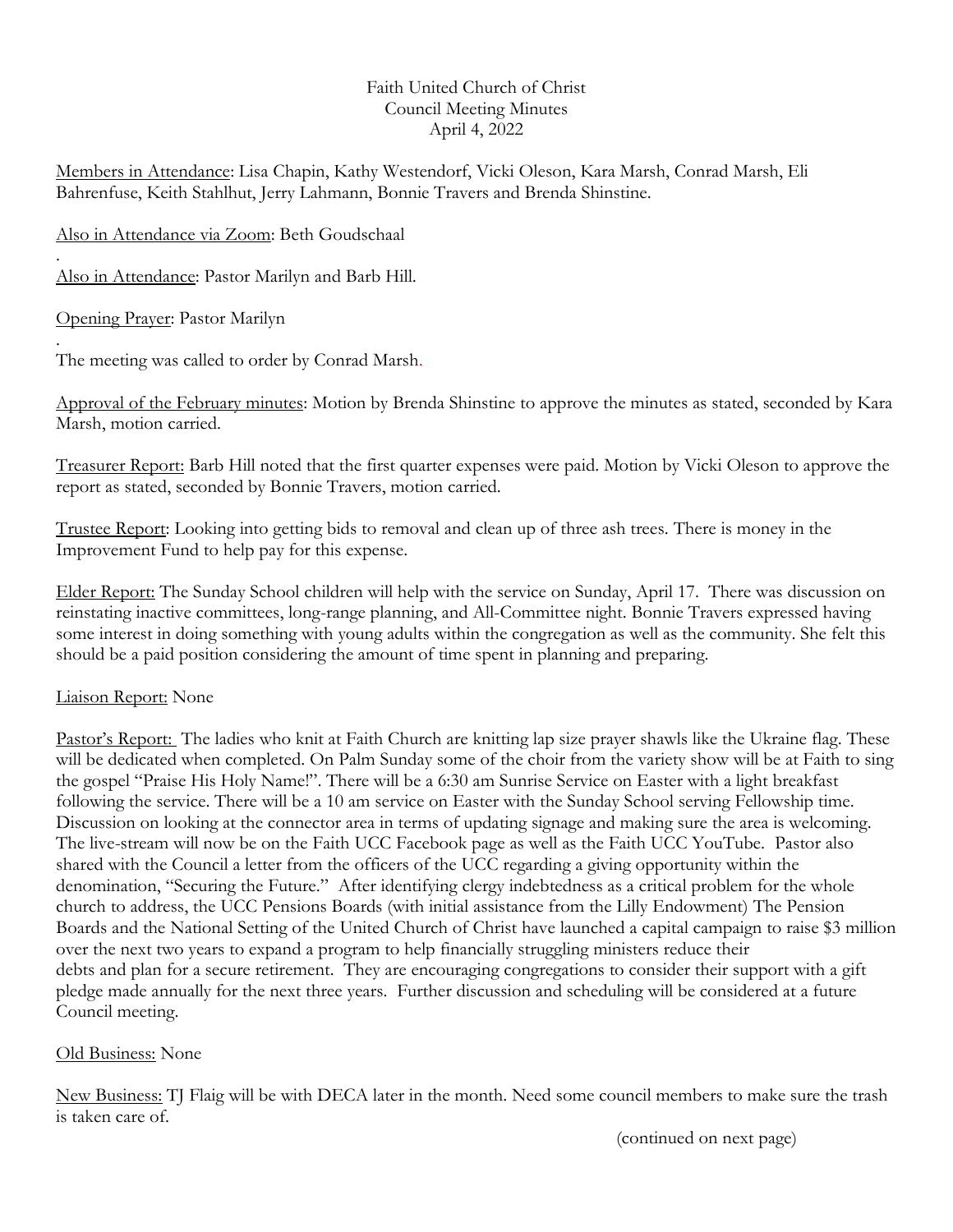Adjourn: Motion to adjourn by Keith Stahlhut, seconded by Kathy Westendorf, motion carried.

The meeting was closed with the Lord's Prayer.

Respectfully submitted: Lisa Chapin

> A nugget of wisdom from Conrad Marsh, our Faith UCC President:

Don't Judge a Book by its Cover People will surprise you when you know them outside where you know them from. When you try to get to know someone in a different part of life it may be like a whole new book. But really to them it is just a different chapter!

~ Conrad Marsh



If anyone is willing to work on a project to transform used candles into new votive candles, please contact Pastor Marilyn.

Faith United Church of Christ 408 S Main St, PO Box 14 ∙ Tripoli, IA 50676 ∙ 319.882.3585

> Email: [faithuccchurch@gmail.com](about:blank) Pastor Marilyn: [rev.msargent@gmail.com](about:blank) Website: [www.faithucctripoli.org](about:blank) Facebook: Faith United Church of Christ, Tripoli YouTube: Faith United Church of Christ, Tripoli